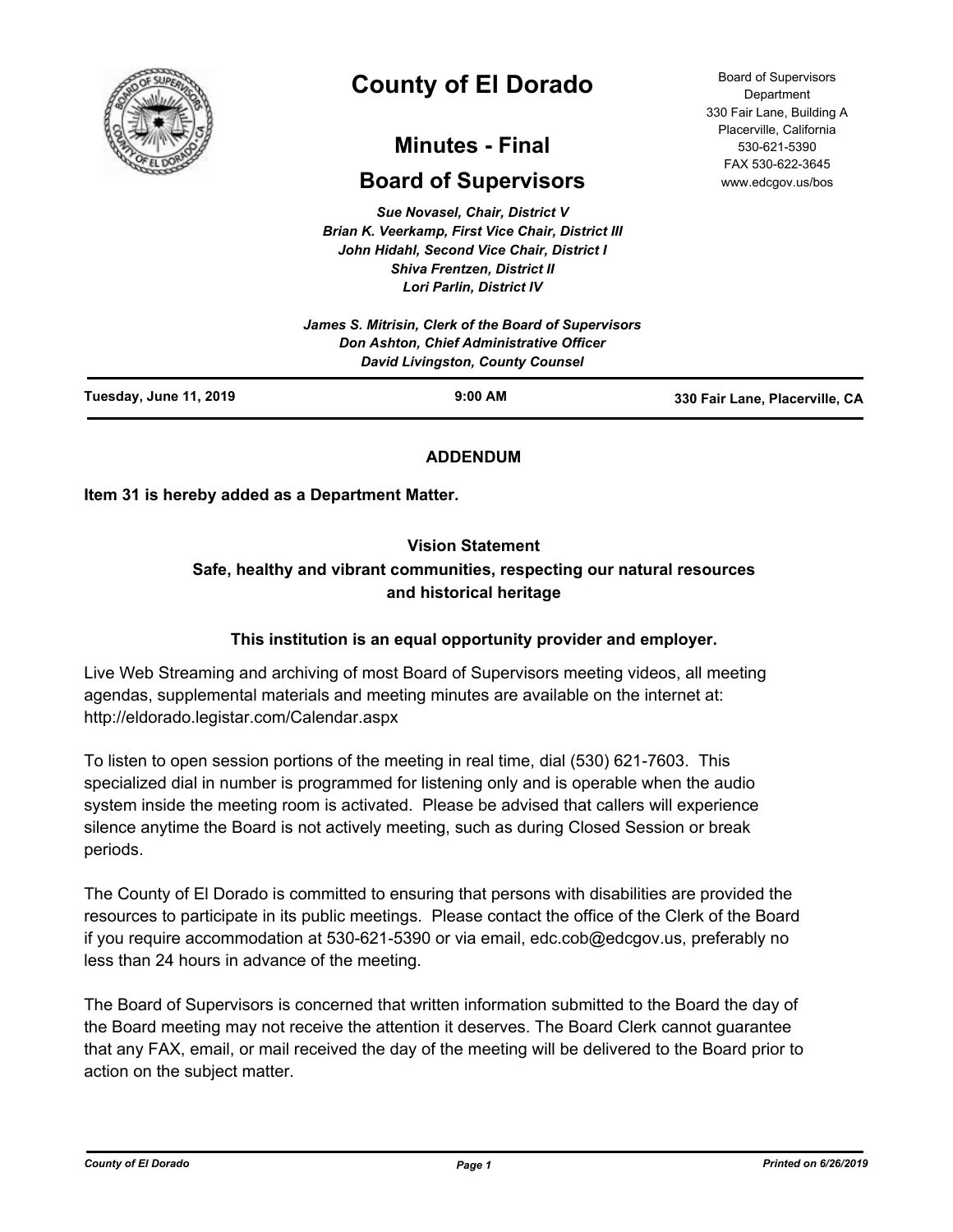The Board meets simultaneously as the Board of Supervisors and the Board of Directors of the Air Quality Management District, In-Home Supportive Services, Public Housing Authority, Redevelopment Agency and other Special Districts.

For Purposes of the Brown Act § 54954.2 (a), the numbered items on this Agenda give a brief description of each item of business to be transacted or discussed. Recommendations of the staff, as shown, do not prevent the Board from taking other action.

Materials related to an item on this Agenda submitted to the Board of Supervisors after distribution of the agenda packet are available for inspection during normal business hours in the public viewing packet located in Building A, 330 Fair Lane, Placerville or in the Board Clerk's Office located at the same address. Such documents are also available on the Board of Supervisors' Meeting Agenda webpage subject to staff's ability to post the documents before the meeting.

# **PROTOCOLS FOR PUBLIC COMMENT**

Public comment will be received at designated periods as called by the Board Chair.

Public comment on items scheduled for Closed Session will be received before the Board recesses to Closed Session.

Except with the consent of the Board, individuals shall be allowed to speak to an item only once.

On December 5, 2017, the Board adopted the following protocol relative to public comment periods. The Board adopted minor revisions to the protocol on February 26, 2019, incorporated herein:

Time for public input will be provided at every Board of Supervisors meeting. Individuals will have three minutes to address the Board. Individuals authorized by organizations will have three minutes to present organizational positions and perspectives and may request additional time, up to five minutes. At the discretion of the Board, time to speak by any individual may be extended.

Public comment on certain agenda items designated and approved by the Board may be treated differently with specific time limits per speaker or a limit on the total amount of time designated for public comment. It is the intent of the Board that quasi-judicial matters have additional flexibility depending upon the nature of the issue. It is the practice of the Board to allocate 20 minutes for public comment during Open Forum and for each agenda item to be discussed. (Note: Unless designated on the agenda, there is no Open Forum period during Special Meetings.)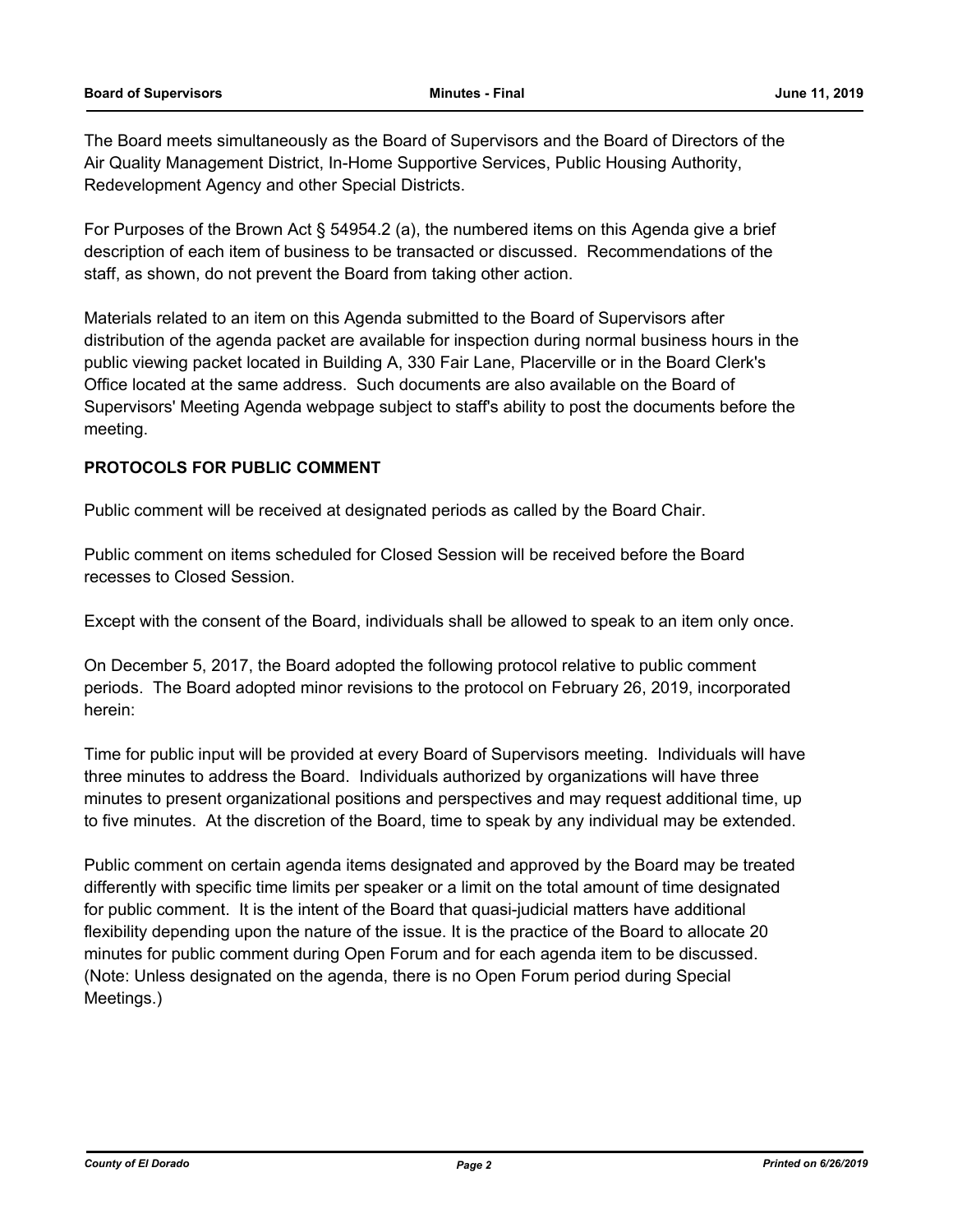Individual Board members may ask clarifying questions but will not engage in substantive dialogue with persons providing input to the Board.

If a person providing input to the Board creates a disruption by refusing to follow Board guidelines, the Chair of the Board may take the following actions:

Step 1. Request the person adhere to Board guidelines. If the person refuses, the Chair may turn off the speaker's microphone.

Step 2. If the disruption continues, the Chair may order a recess of the Board meeting.

Step 3. If the disruption continues, the Chair may order the removal of the person from the Board meeting.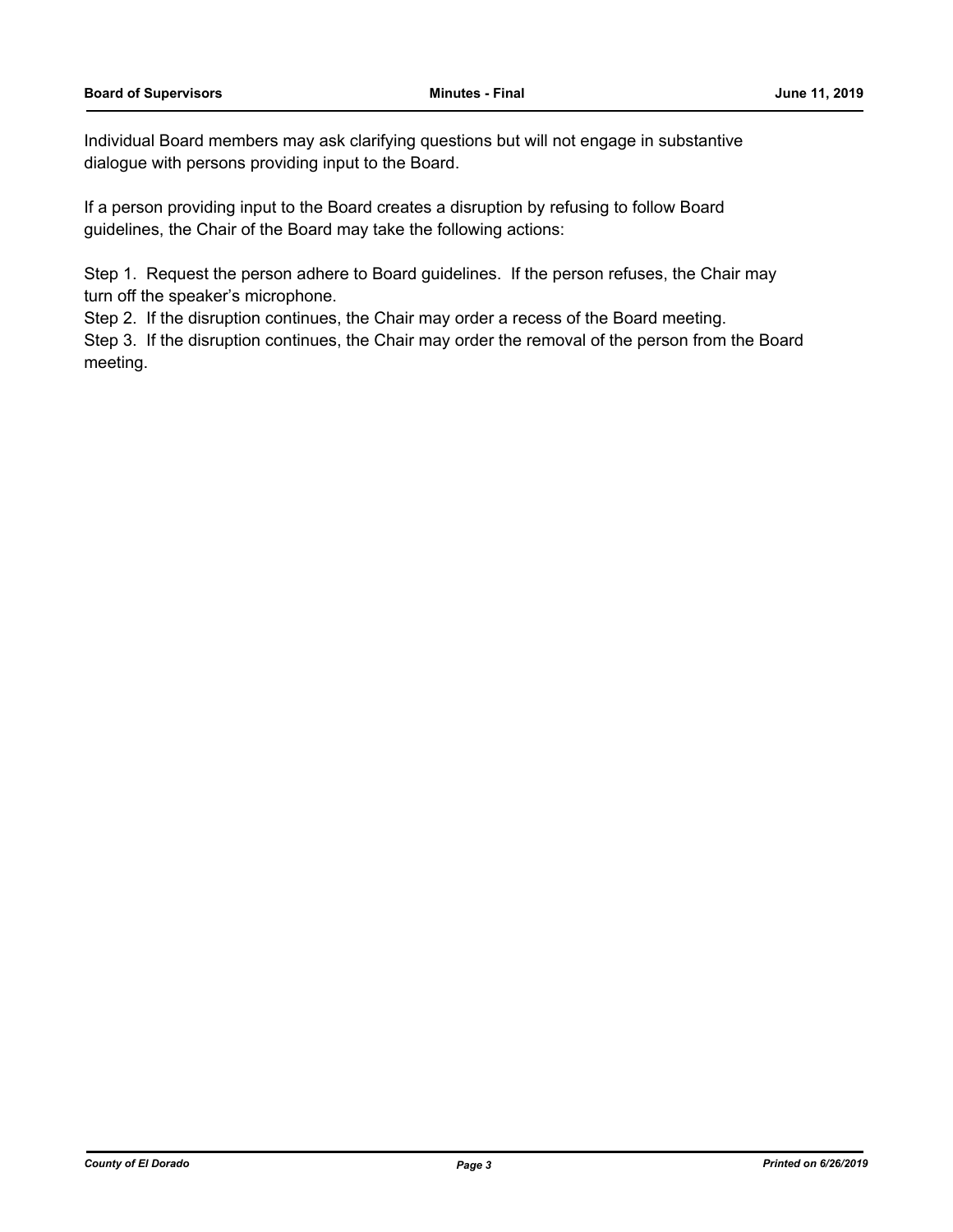# **9:00 A.M. - CALLED TO ORDER**

Present: 5 - Supervisor Veerkamp, Supervisor Frentzen, Supervisor Novasel, Supervisor Hidahl and Supervisor Parlin

#### **INVOCATION AND PLEDGE OF ALLEGIANCE TO THE FLAG**

**Pastor Dave Cooke of the Cold Springs Community Church gave the Invocation. Supervisor Hidahl led the Pledge of Allegiance to the Flag.**

# **ADOPTION OF THE AGENDA AND APPROVAL OF CONSENT CALENDAR**

*Public Comment: M. Lane, K. Smith*

**A motion was made by Supervisor Frentzen, seconded by Supervisor Veerkamp to Adopt the Agenda and Approve the Consent Calendar with no changes.**

**Yes:** 5 - Veerkamp, Frentzen, Novasel, Hidahl and Parlin

[19-0966](http://eldorado.legistar.com/gateway.aspx?m=l&id=/matter.aspx?key=26289) ADOPTION OF THE AGENDA AND APPROVAL OF THE CONSENT CALENDAR (See Attachment)

The Board may make any necessary additions, deletions or corrections to the agenda including moving items to or from the Consent Calendar and adopt the agenda and the Consent Calendar with one single vote. A Board member may request an item be removed from the Consent Calendar for discussion and separate Board action. At the appropriate time as called by the Board Chair, members of the public may make a comment on matters on the Consent Calendar prior to Board action.

## **OPEN FORUM**

*Public Comment: K. Smith, M. Lane, M. Moreno, L. Scott, J. Reserveck, R. Baker*

[19-0965](http://eldorado.legistar.com/gateway.aspx?m=l&id=/matter.aspx?key=26288) OPEN FORUM (See Attachment)

Open Forum is an opportunity for members of the public to address the Board of Supervisors on subject matter that is not on their meeting agenda and within their jurisdiction. Public comments during Open Forum are limited to three minutes per person. Individuals authorized by organizations will have three minutes to present organizational positions and perspectives and may request additional time, up to five minutes. The total amount of time reserved for Open Forum is 20 Minutes.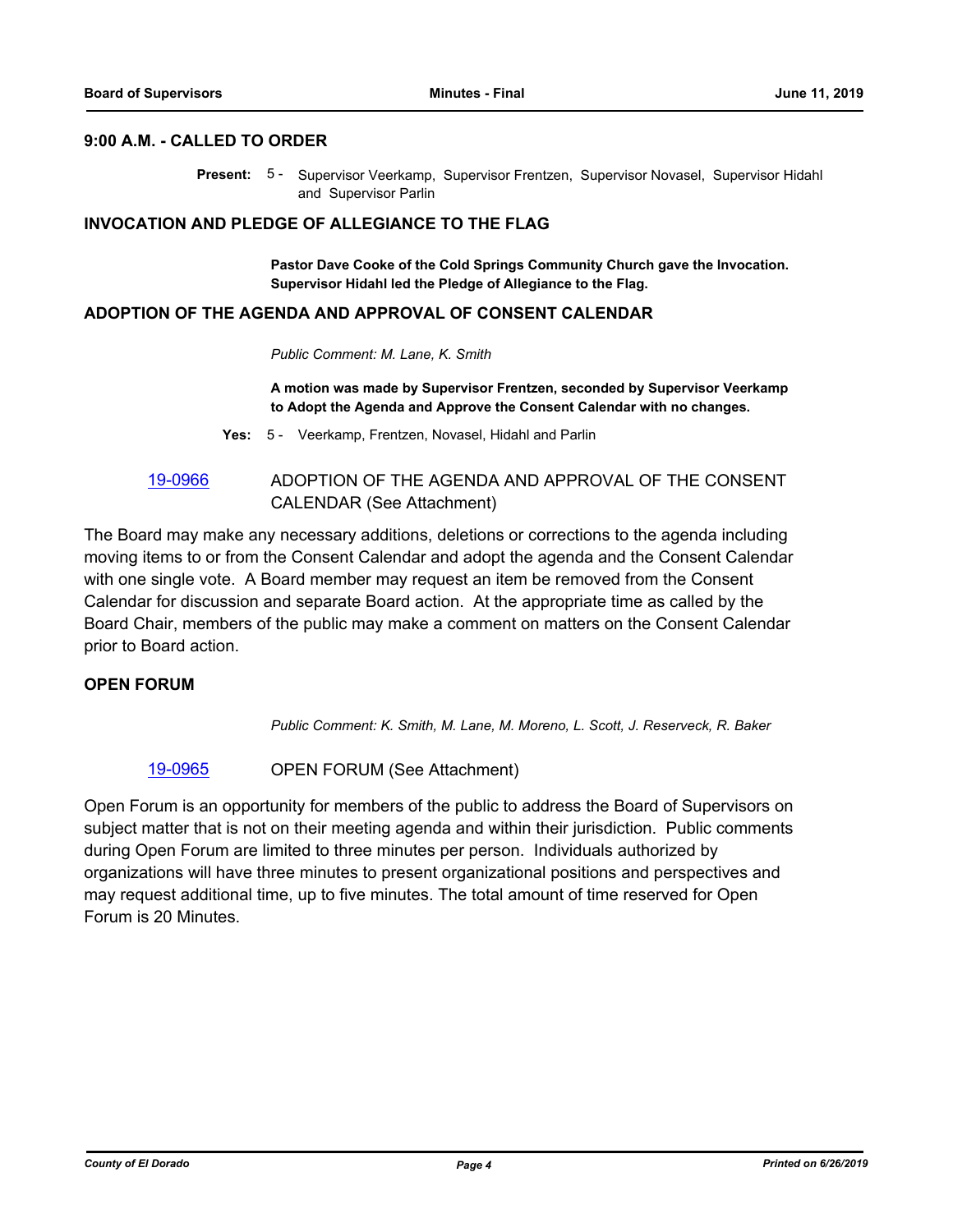# **CONSENT CALENDAR**

**1.** [19-0897](http://eldorado.legistar.com/gateway.aspx?m=l&id=/matter.aspx?key=26220) Clerk of the Board recommending the Board approve the Minutes from the regular meeting of June 4, 2019.

**This matter was Approved on the Consent Calendar.**

## **GENERAL GOVERNMENT - CONSENT ITEMS**

**2.** [19-0361](http://eldorado.legistar.com/gateway.aspx?m=l&id=/matter.aspx?key=25682) Chief Administrative Office, Facilities Division, recommending the Board authorize the Purchasing Agent to sign Amendment II to Agreement for Services 159-S1810 with Vanir Construction Management, Inc. to increase compensation by \$150,000 for an amended not to exceed of \$290,000, extend the term two (2) years for a revised expiration of September 26, 2021, and update language in the compensation section to include reference to a rate schedule for continued support services related to construction and real property management.

**FUNDING:** Accumulative Capital Outlay Fund.

**This matter was Approved on the Consent Calendar.**

**3.** [16-0305](http://eldorado.legistar.com/gateway.aspx?m=l&id=/matter.aspx?key=20961) Chief Administrative Office recommending the Board find that a state of emergency continues to exist in El Dorado County as a result of unprecedented tree mortality due to drought conditions and related bark beetle infestations. (Cont. 6/04/19, Item 4)

**This matter was Approved on the Consent Calendar.**

**4.** [19-0821](http://eldorado.legistar.com/gateway.aspx?m=l&id=/matter.aspx?key=26144) County Counsel recommending the Board: 1) Approve Agreement 4023 with West Publishing Corporation for access to On-Line Legal Publications/Research; 2) Authorize the Purchasing Agent to sign Agreement 4023 with West Publishing Corporation which shall be effective July 1, 2019 - June 30, 2022. The total estimated cost for the three year period is \$127,043.

**FUNDING:** General Fund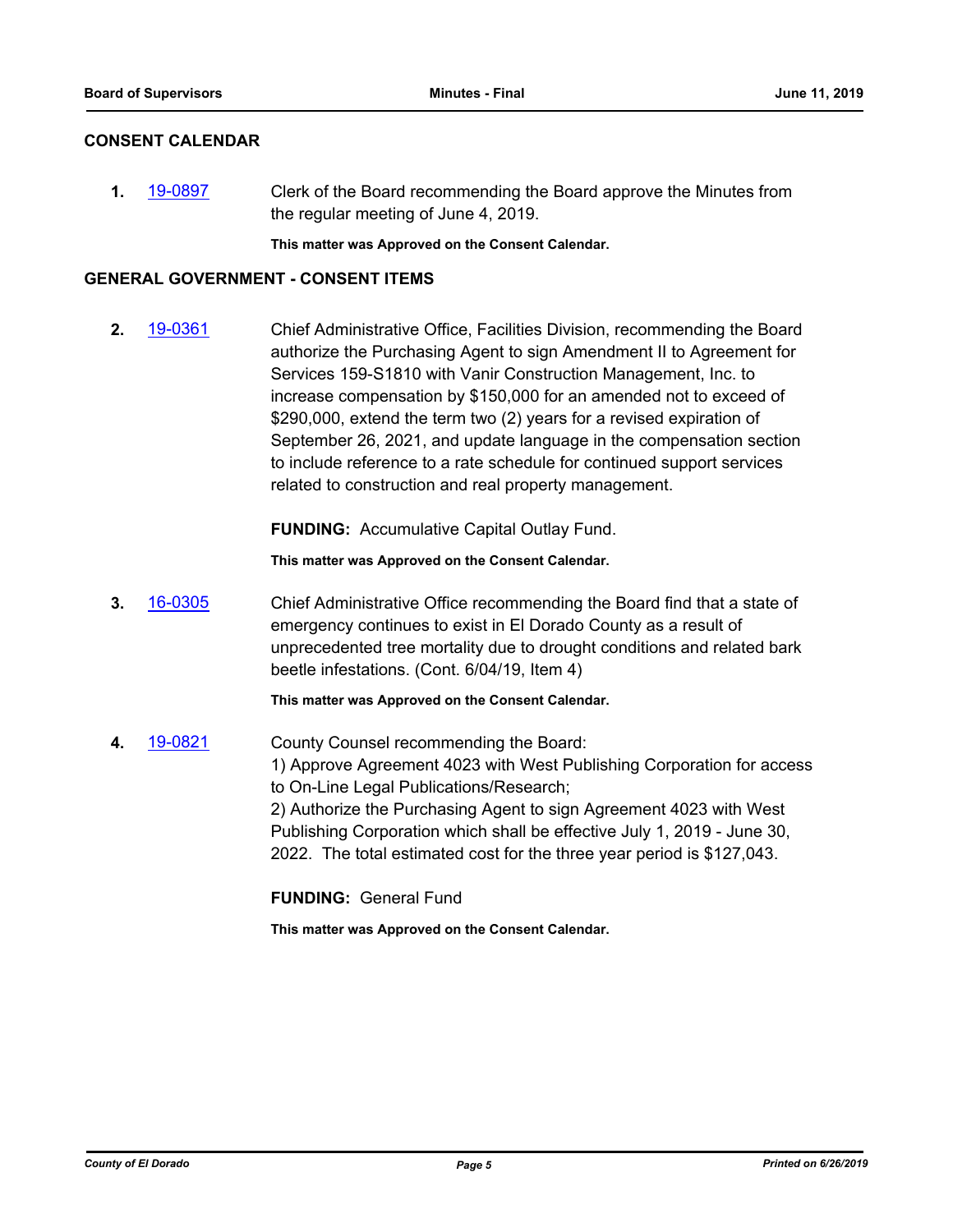**5.** [19-0813](http://eldorado.legistar.com/gateway.aspx?m=l&id=/matter.aspx?key=26136) Human Resources Department recommending the Board adopt and authorize the Chair to sign the negotiated Letter of Agreement to the Memorandum of Understanding between the County of El Dorado and El Dorado County Employees' Association, Local No. 1, representing the General, Professional, and Supervisory bargaining units.

**FUNDING:** N/A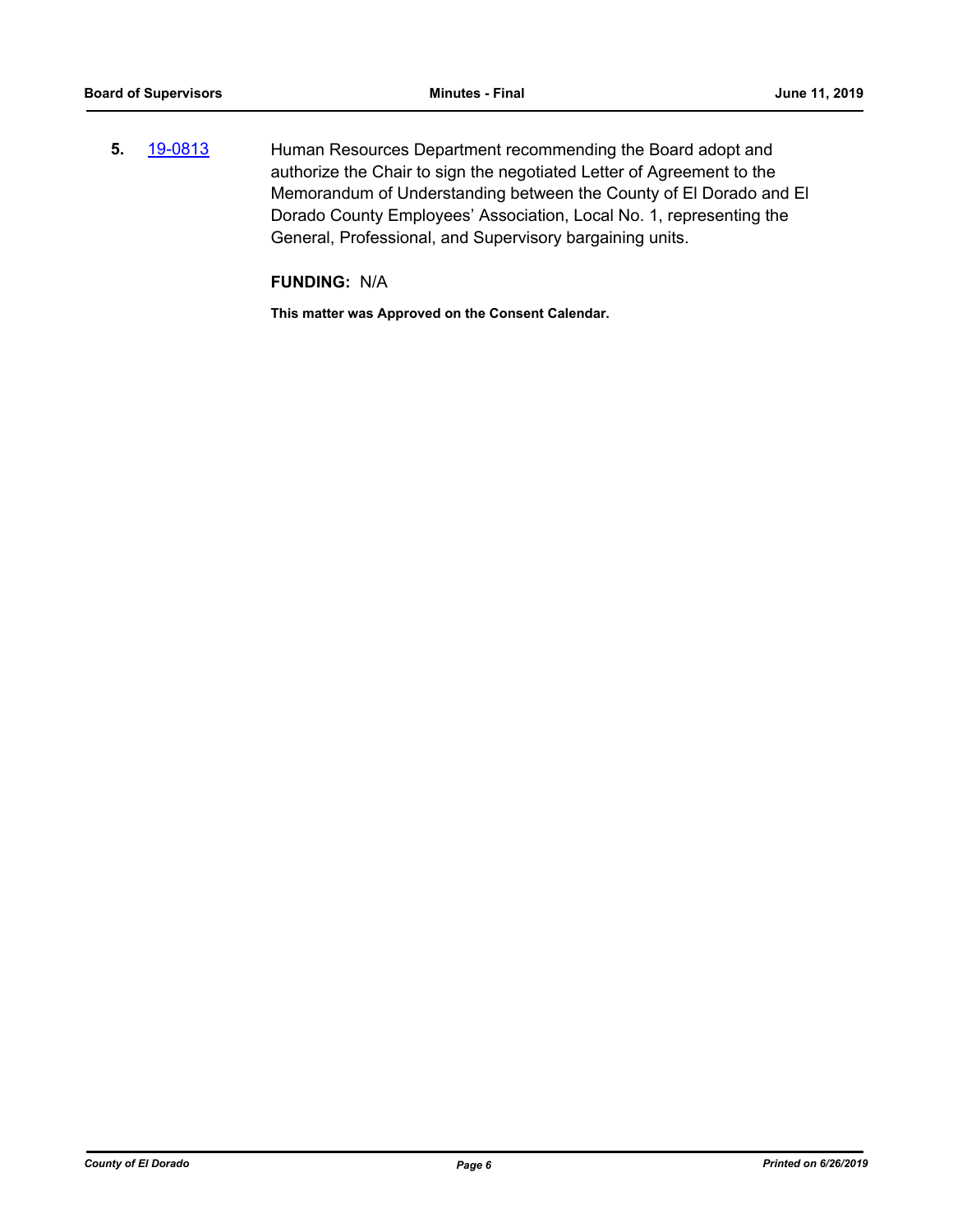# **HEALTH AND HUMAN SERVICES - CONSENT ITEMS**

**6.** [19-0455](http://eldorado.legistar.com/gateway.aspx?m=l&id=/matter.aspx?key=25776) Health and Human Services Agency recommending the Board: 1) Approve and authorize the Chair to sign Amendment 1 to Agreement for Services 2722 with Community Recovery Resources, Inc. for the provision of alcohol and drug treatment services, increasing the maximum total obligation by \$100,000 for a new maximum obligation of \$200,000, and extending the term by one year for a total term of July 1, 2018 through June 30, 2020;

2) Make findings in accordance with County Ordinance 3.13.030 that it is more economical and feasible to contract with Community Recovery Resources, Inc. for services provided under this Agreement 2722 because the County has neither the staff nor facilities to perform said services; and

3) Authorize the Purchasing Agent, or designee, to execute further documents relating to Agreement for Services 2722, including amendments which do not increase the maximum dollar amount or term of the Agreement, and contingent upon approval by County Counsel and Risk Management.

**FUNDING:** Local, State and Federal Funding: 90% 2011 State Behavioral Health Realignment, 10% Local Realignment and Substance Abuse Prevention and Treatment Federal Block Grant.

**This matter was Approved on the Consent Calendar.**

**7.** [19-0747](http://eldorado.legistar.com/gateway.aspx?m=l&id=/matter.aspx?key=26069) Health and Human Services Agency recommending the Board receive and file El Dorado County's Data Notebook 2018 for California Behavioral Health Boards and Commissions.

**FUNDING:** N/A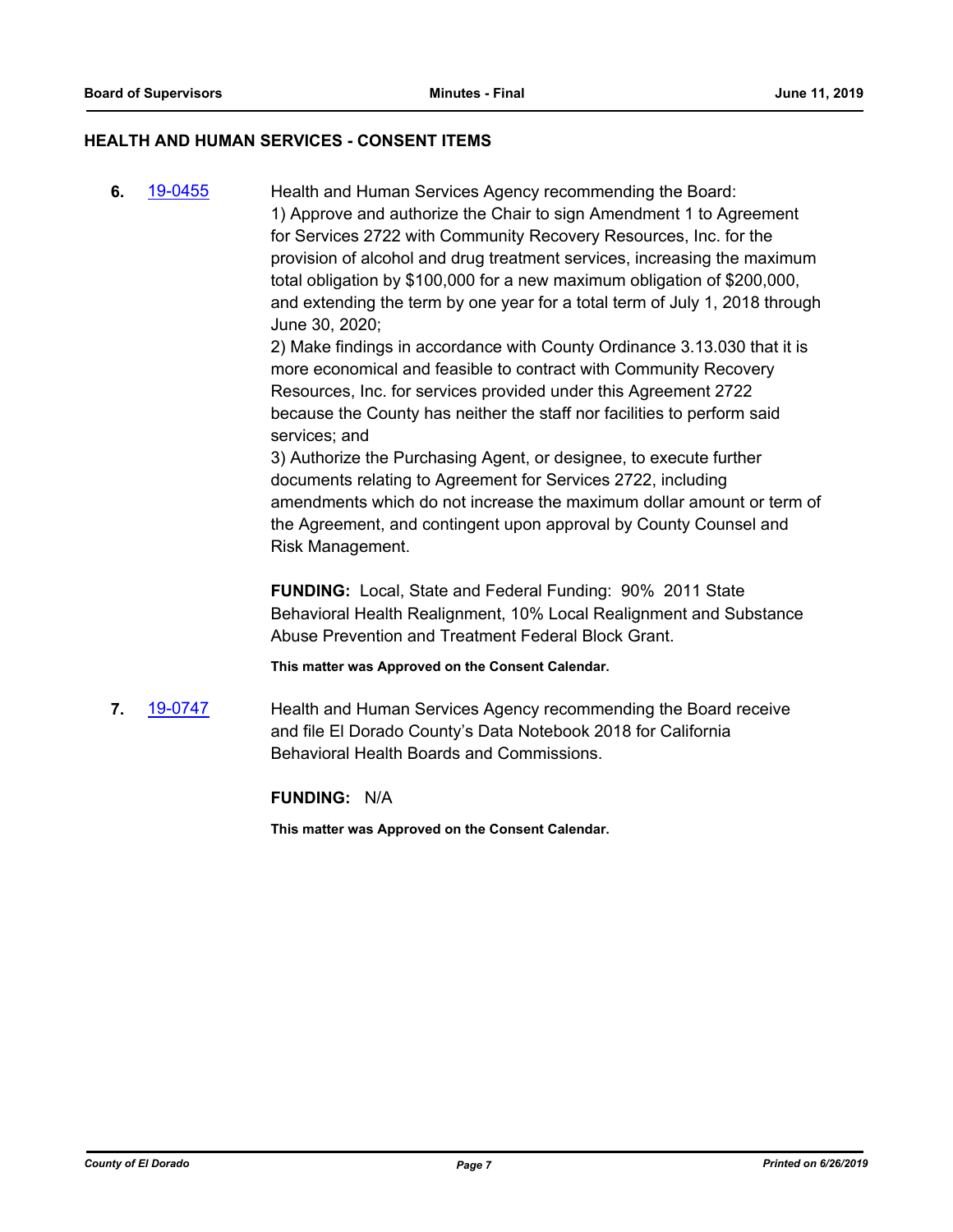**8.** [19-0844](http://eldorado.legistar.com/gateway.aspx?m=l&id=/matter.aspx?key=26167) Health and Human Services Agency recommending the Board: 1) Approve and authorize the Chair to sign Amendment 1 to Agreement for Services 55 (also known as 024-S1711) with Advanced Data Processing, Inc., for the provision of ambulance billing services, for an estimated annual amount of \$640,000, to extend the term by one year for a new term of July 1, 2016 through June 30, 2020; and 2) Make findings in accordance with County Ordinance 3.13.030 that it continues to be more economical and feasible to contract with Advanced Data Processing, Inc., for services provided under Agreement 55 because the County has neither the staff nor facilities to perform said services; and 3) Authorize the Purchasing Agent or their designee to execute further

documents relating to Agreement for Services 55, including amendments which do not increase the maximum dollar amount or term of the Agreement, and contingent upon approval by County Counsel and Risk Management.

**FUNDING:** Fixed percentage of ambulance billing net receivables.

**This matter was Approved on the Consent Calendar.**

**9.** [19-0857](http://eldorado.legistar.com/gateway.aspx?m=l&id=/matter.aspx?key=26180) Library Department recommending the Board approve and authorize the Chair to sign a budget transfer increasing revenues and appropriations for Fiscal Year 2018-2019 for library materials and salary expense in the amount of \$12,595 as a result of donations and grants. (4/5 vote required)

**FUNDING:** Donations and State Library grants.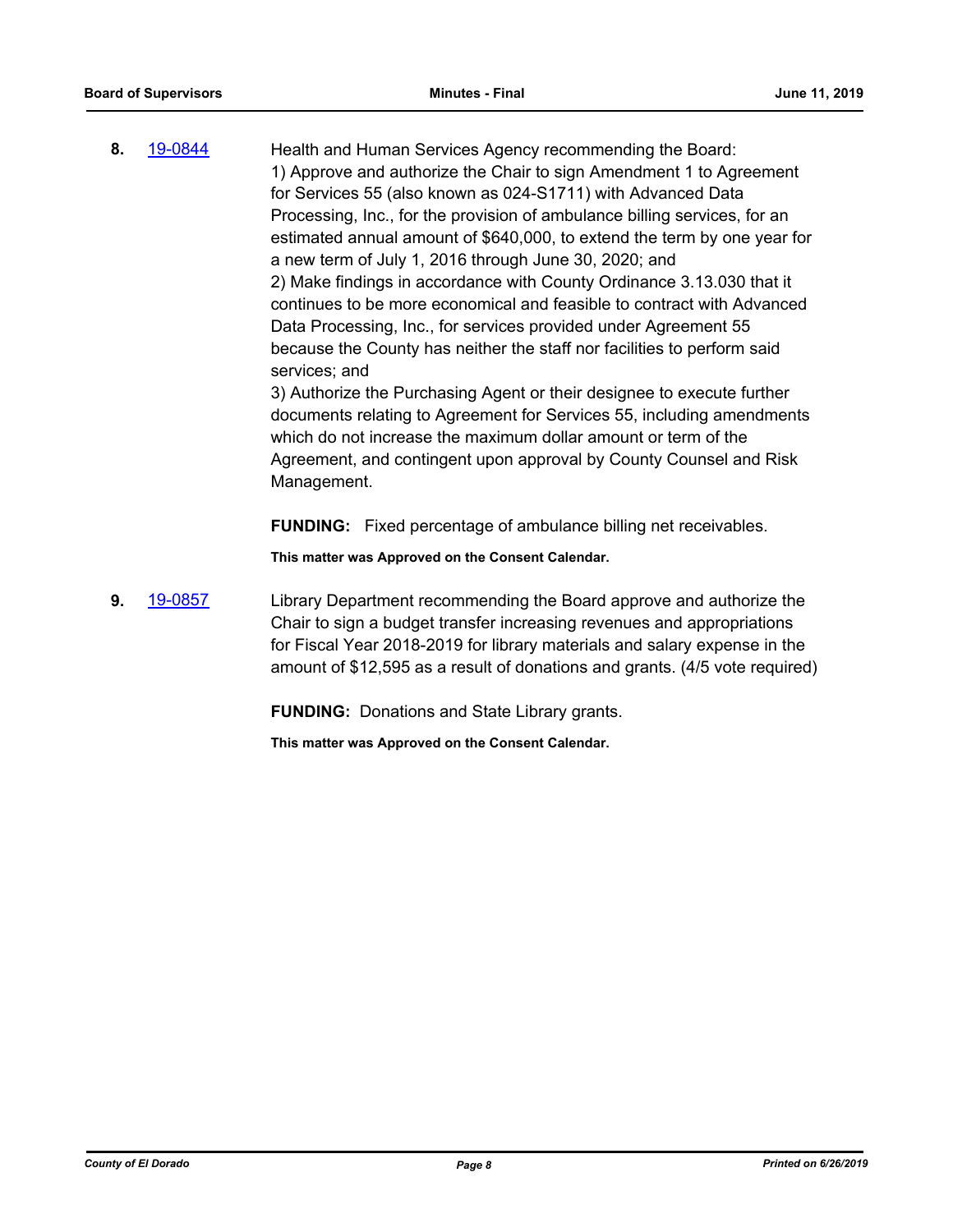## **LAND USE AND DEVELOPMENT - CONSENT ITEMS**

**10.** [19-0816](http://eldorado.legistar.com/gateway.aspx?m=l&id=/matter.aspx?key=26139) Department of Transportation recommending the Board approve the following: 1) Award Bid 19-405-073 for the purchase of Bulk Lubricants to the low qualified bidder, Flyers Energy, LLC of South Lake Tahoe, CA; 2) Authorize the Purchasing Agent to issue a purchase order contract in the amount of \$240,000 for a thirty-six (36) month award period following Board approval; and 3) Authorize the Purchasing Agent to increase the purchase order contract on an "as needed" basis during the awarded period as long as funding is available within the requesting department's budget.

**FUNDING:** Road Fund (100% Local) and Fleet Internal Service Fund (Charges to County Departments with Mixed Funding).

**This matter was Approved on the Consent Calendar.**

**11.** [19-0695](http://eldorado.legistar.com/gateway.aspx?m=l&id=/matter.aspx?key=26017) Department of Transportation recommending the Board: 1) Make findings in accordance with Section 3.13.030 of the County Ordinance that it is more economical and feasible to engage an independent contractor for environmental clearance, permitting services, and construction support services; and 2) Approve and authorize the Chair to sign Second Amendment to Agreement for Services 079-S1711 with Helix Environmental Planning, Inc., who acquired Whitney Environmental Consulting, Inc. dba Foothill Associates, with no other changes to the original agreement and first

> amendment, which provides continued environmental clearance, permitting services, and construction support services for the El Dorado Trail - Missouri Flat Road to El Dorado Road Project, CIP 97014/36109003, and El Dorado Trail - Missouri Flat Road Bike/Pedestrian Overcrossing Project, CIP 97015/36109002.

> **FUNDING:** Accumulative Capital Outlay (<1%), Active Transportation Program (31%), Congestion Mitigation and Air Quality Program (18%), Highway Safety Improvement Program (46%), Air Quality Management District and Air Pollution Control District Grant (4%). (Federal Funds)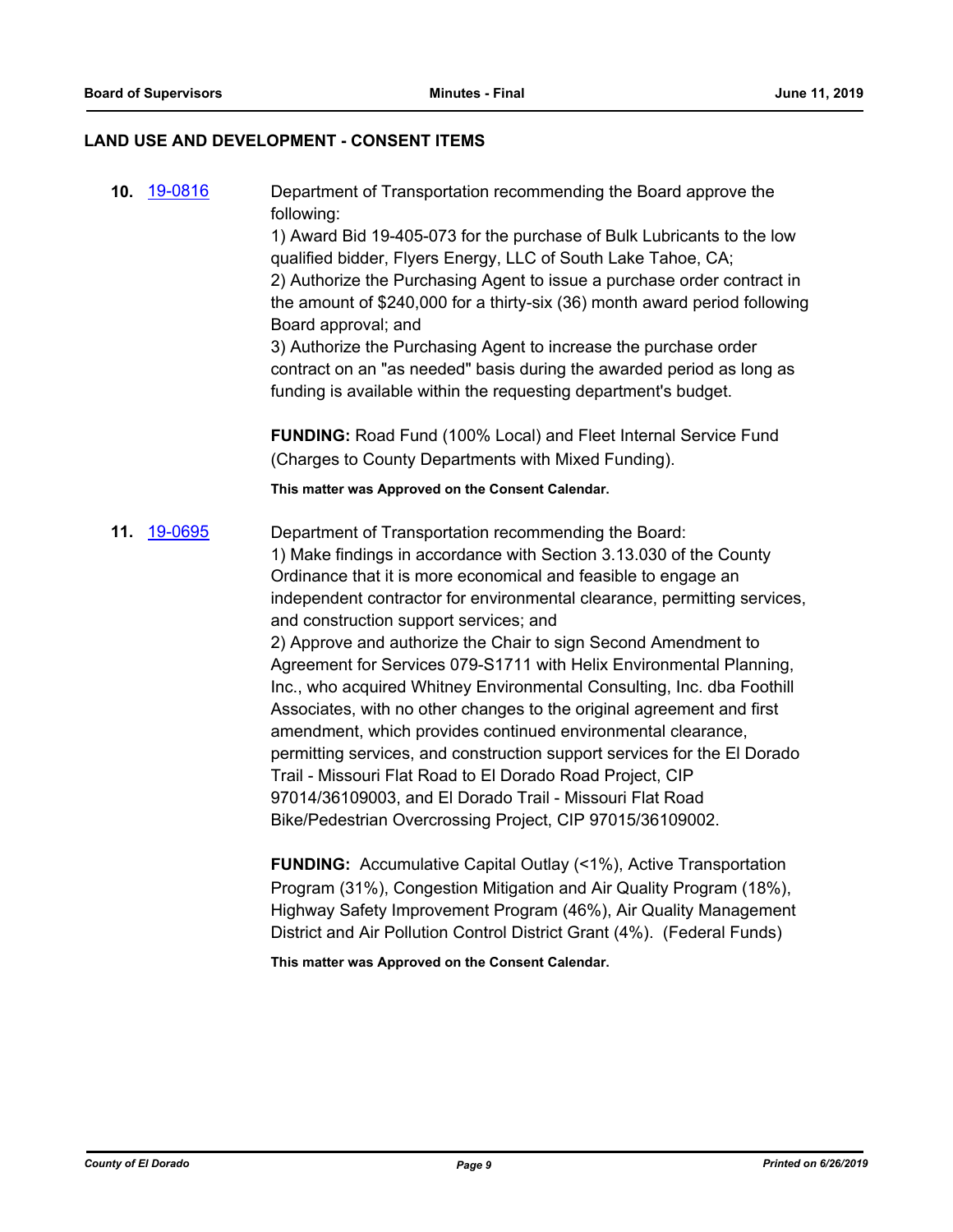|     | 12. 19-0794        | Department of Transportation recommending the Board:<br>1) Approve and adopt the El Dorado Hills Blvd Class I Bike Path:<br>Governor Drive to Brittany Place Project (CIP 72311/36105012, Contract<br>3825) plans and contract documents and authorize the Chair to sign the<br>plans; and<br>2) Authorize advertisement for construction bids (the total estimated cost<br>for the construction phase of the Project is \$1,150,000).                                                                                                                                                                                                                                                      |
|-----|--------------------|---------------------------------------------------------------------------------------------------------------------------------------------------------------------------------------------------------------------------------------------------------------------------------------------------------------------------------------------------------------------------------------------------------------------------------------------------------------------------------------------------------------------------------------------------------------------------------------------------------------------------------------------------------------------------------------------|
|     |                    | <b>FUNDING:</b> Congestion Mitigation and Air Quality Program (99%),<br>RSTP Exchange Funds (<1%). (Federal Funds)                                                                                                                                                                                                                                                                                                                                                                                                                                                                                                                                                                          |
|     |                    | This matter was Approved on the Consent Calendar.                                                                                                                                                                                                                                                                                                                                                                                                                                                                                                                                                                                                                                           |
| 13. | <u>19-0865</u>     | Department of Transportation recommending the Board approve and<br>authorize the Clerk of the Board to reduce Performance Bond 0702219<br>pertaining to Serrano - Village J6 Phase 1, Unit 1, TM 13-1511, from<br>\$3,462,177.29 to \$559,556.85, representing 100% of the total remaining<br>improvements. This amount guarantees against any defective work, labor<br>done, or defective materials furnished.                                                                                                                                                                                                                                                                             |
|     |                    | <b>FUNDING: Developer Funded</b>                                                                                                                                                                                                                                                                                                                                                                                                                                                                                                                                                                                                                                                            |
|     |                    | This matter was Approved on the Consent Calendar.                                                                                                                                                                                                                                                                                                                                                                                                                                                                                                                                                                                                                                           |
|     | <b>14.</b> 19-0795 | Environmental Management Department recommending the Board<br>consider the following:<br>1) Accept payment program award in the amount of \$53,472 through the<br>State of California, Department of Resources Recycling and Recovery,<br>Used Oil Payment Program, Cycle 9, Fiscal Year 2018-2019, for the term<br>of July 1, 2018 through June 30, 2020; and<br>2) Delegate authority to the Environmental Management Department<br>Director, or designee, to execute all payment program related documents,<br>including but not limited to, requests for payments, reports, and all<br>associated documents necessary to secure the payment program funds<br>and implement the program. |

**FUNDING:** State of California, Department of Resources Recycling and Recovery Used Oil Payment Program, Cycle 9, Fiscal Year 2018-2019 funds. (Non-General Fund)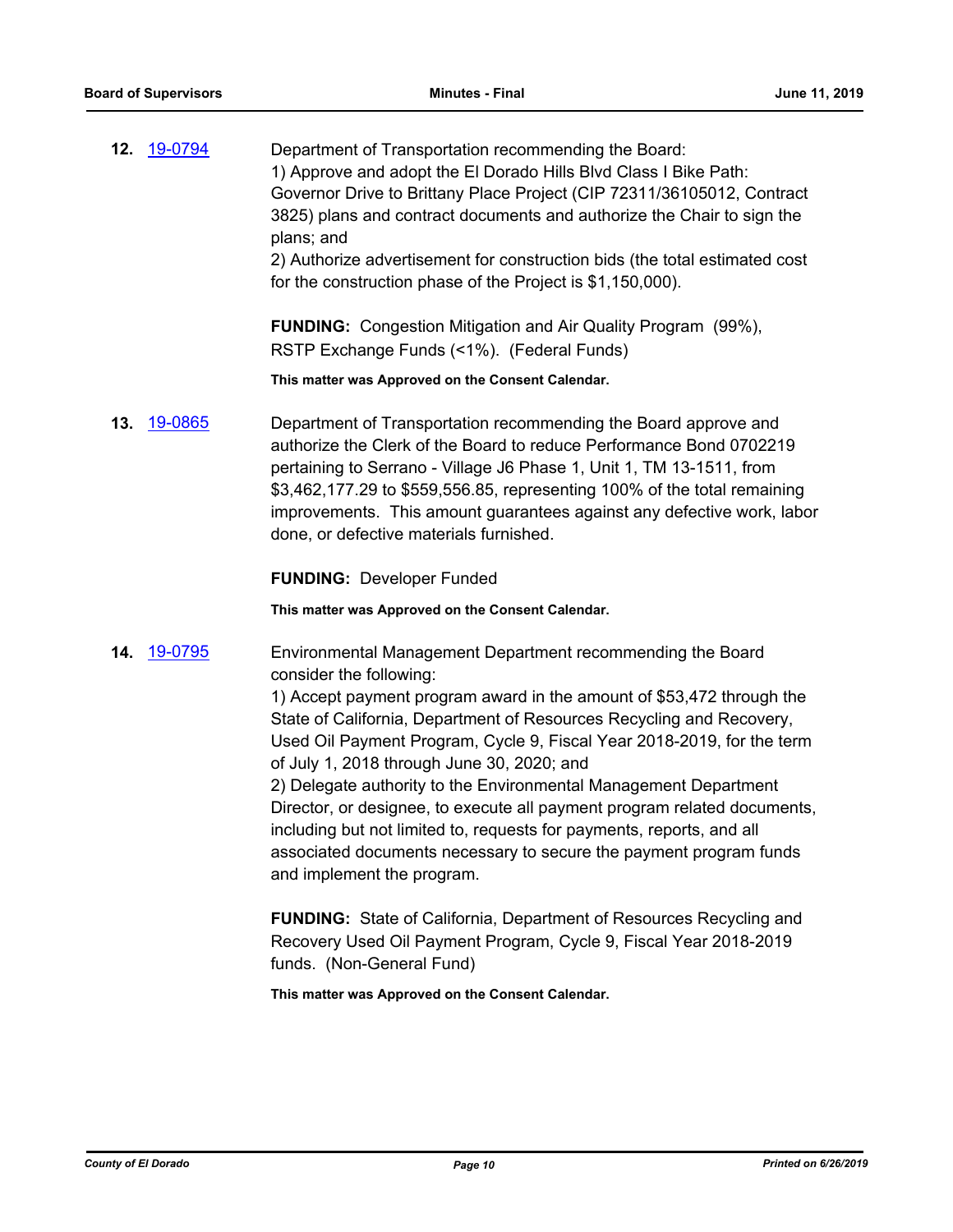**15.** [19-0852](http://eldorado.legistar.com/gateway.aspx?m=l&id=/matter.aspx?key=26175) Surveyor's Office recommending the Board: 1) Acknowledge and accept a grant for a Pedestrian Access Easement subject to the condition that it will not be County maintained; and 2) Authorize the Chair to sign the Consent to Grant of Pedestrian Access Easement and Acceptance of Offer, and to record the Pedestrian Access Easement with the Consent attached. Authorization for recording said Offer is pursuant to Government Code Section 7050.

**FUNDING:** Application Fees. (General Fund)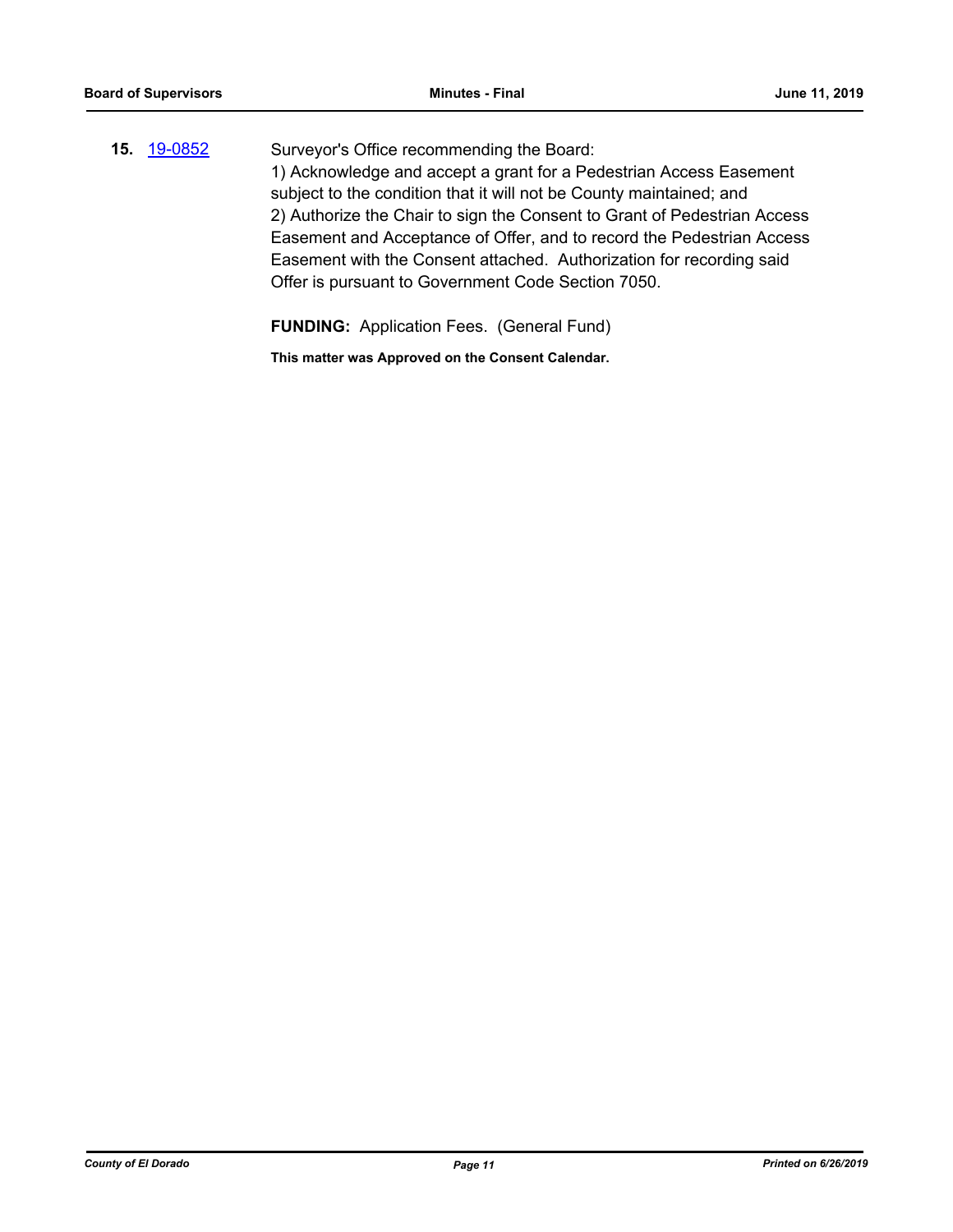#### **LAW AND JUSTICE - CONSENT ITEMS**

**16.** [19-0645](http://eldorado.legistar.com/gateway.aspx?m=l&id=/matter.aspx?key=25967) Probation Department and Sheriff's Office recommending the Board: 1) Make findings in accordance with County ordinance 3.13.030 that it is more economical and feasible to contract out for providing enhanced educational services to the Placerville and South Lake Tahoe Jails and Community Corrections Center;

> 2) Approve and authorize the Chair to sign Agreement 3873 with El Dorado County Office of Education, Adult Education Program, in an amount not to exceed \$833,876.00 for the term of July 1, 2019 through June 30, 2022; and

3) Authorize the Purchasing Agent, or designee, to execute further documents relating to Agreement for Services 3873, including future amendments which do not increase the maximum dollar amount or term of the Agreement, and contingent upon approval by County Counsel and Risk Management.

**FUNDING:** Public Safety Realignment (AB109).

**This matter was Approved on the Consent Calendar.**

## **17.** [19-0817](http://eldorado.legistar.com/gateway.aspx?m=l&id=/matter.aspx?key=26140) Probation Department recommending the Board:

1) Make findings that it is more economical and feasible to contract out in accordance with Chapter 3.13, Section 3.13.030 of the County Contracting Out Ordinance to contract out for pre-apprenticeship instruction than to obtain the facilities, personnel, training materials, tools, and equipment necessary to provide such services;

2) Approve and authorize the Chair to sign Agreement for Services 3834 with Northern California Construction Training to provide a pre-apprenticeship program to increase the skillsets of the clients of the El Dorado County Probation Department. This agreement is for the term of July 1, 2019 through June 30, 2020 for a Not to Exceed Amount of \$225,283.56; and

3) Authorize the Purchasing Agent, or designee, to execute further documents relating to Agreement for Services 3834, including amendments which do not increase the maximum dollar amount or term of the Agreement, and contingent upon approval by County Counsel and Risk Management.

**FUNDING:** Public Safety Realignment (AB109)

**This matter was Approved on the Consent Calendar.**

#### **END CONSENT CALENDAR**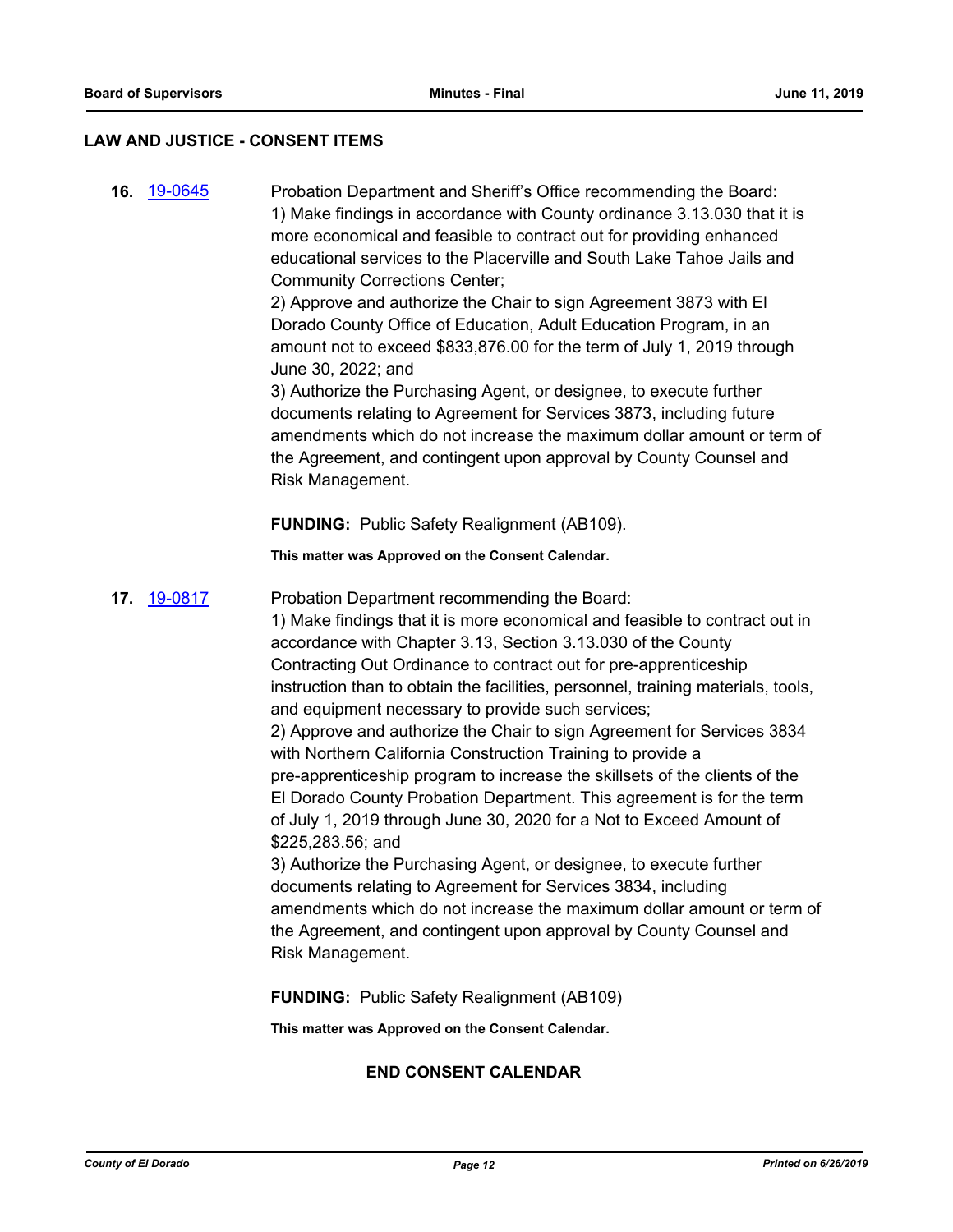## **DEPARTMENT MATTERS (Items in this category may be called at any time)**

**18.** [19-0228](http://eldorado.legistar.com/gateway.aspx?m=l&id=/matter.aspx?key=25549) Approve the following for the Chief Administrative Office, Parks Division for the ELEL 20 Latrobe Road project: 1) Authorize the Department of Transportation to move forward with

obtaining a time extension from the Federal Emergency Management Agency (FEMA); 2) Approve a budget transfer for Fiscal Year 2018-19 in the amount of

\$91,432, allocating \$91,432 in FEMA funding to the Department of Transportation;

3) Approve the use of \$45,000 in funding from the savings in parks projects in the Accumulative Capital Outlay Fund for fiscal year 2018-19 to be used as the County's match; and

4) Approve the Parks Division requesting \$25,000 from the Sacramento Placerville Transportation Corridor Joint Powers Authority to assist in project funding. (Est. Time: 5 Min.)

**FUNDING:** Local and state discretionary funding initially (100%), with Department of Transportation staff working with the Federal Emergency Management Agency and the California Office of Emergency Services to obtain reimbursement. (Local, State, and Federal)

**A motion was made by Supervisor Frentzen, seconded by Supervisor Hidahl to Approve this matter.**

- **Yes:** 5 Veerkamp, Frentzen, Novasel, Hidahl and Parlin
- **19.** [19-0552](http://eldorado.legistar.com/gateway.aspx?m=l&id=/matter.aspx?key=25873) Planning and Building Department, Economic Development Division, recommending the Board approve and authorize the Board Chair to sign a one-year Funding Agreement with Greater Sacramento Economic Council (GSEC) in the amount not to exceed \$62,345 with a term effective effective July 1, 2019 through June 30, 2020. (Est. Time: 15 Min.)

**FUNDING:** Transient Occupancy Tax (TOT) (General Fund)

*Public Comment: K. Payne*

**A motion was made by Supervisor Veerkamp, seconded by Supervisor Frentzen to Approve this matter.**

**Yes:** 4 - Veerkamp, Frentzen, Novasel and Hidahl

**Noes:** 1 - Parlin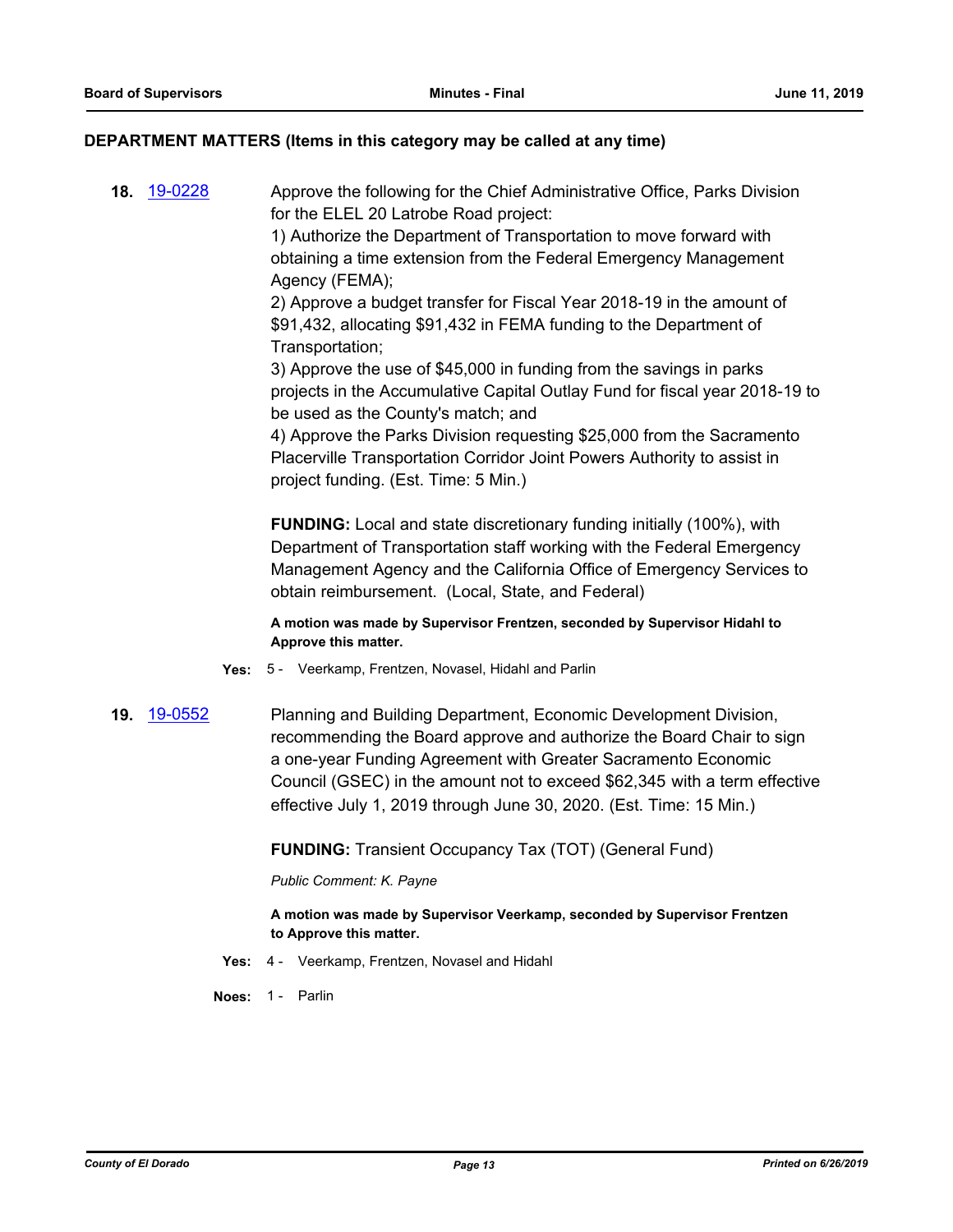#### **10:00 A.M. - TIME ALLOCATION**

**20.** [19-0781](http://eldorado.legistar.com/gateway.aspx?m=l&id=/matter.aspx?key=26103) HEARING - Auditor-Controller recommending the Board adopt and authorize the Chair to sign Resolution **090-2019** for the Appropriations Limit for Fiscal Year 2019-20. (Cont. 5/21/19, Item 2) (Est. Time: 5 Min.)

#### **FUNDING:** N/A

**Supervisor Novasel opened the public hearing and upon conclusion of public comment closed the hearing. A motion was made by Supervisor Frentzen, seconded by Supervisor Veerkamp to Approve this matter.**

- **Yes:** 5 Veerkamp, Frentzen, Novasel, Hidahl and Parlin
- **21.** [19-0539](http://eldorado.legistar.com/gateway.aspx?m=l&id=/matter.aspx?key=25860) El Dorado County Fish and Game Committee, in collaboration with the Clerk of the Board, recommending the Board;

1) Pursuant to Board Policy A-3, provide conceptual approval to repeal County Ordinance Code Article XII. *Fish and Game Committee,* Chapter 2.20.820 et. seq. in support of Good Governance Objective 2.1 which directs staff to review all ordinances;

2) Direct staff to return to the Board with a Resolution to enable the Committee's uninterrupted service as an advisory body to include a consideration to change the name of the committee from Fish and Game Committee to Fish and Wildlife Commission in addition to other relatively minor modifications; and

3) Direct the Clerk of the Board to return to the Board on June 25, 2019 with the aforementioned resolution and the Introduction (First Reading) of the Ordinance for Board consideration. (Est. Time: 15 Min.) (Cont. 6/4/19 Item 37)

*Public Comment: K. Payne*

**A motion was made by Supervisor Veerkamp, seconded by Supervisor Frentzen to Approve this matter and direct staff to return to the Board on June 25, 2019.**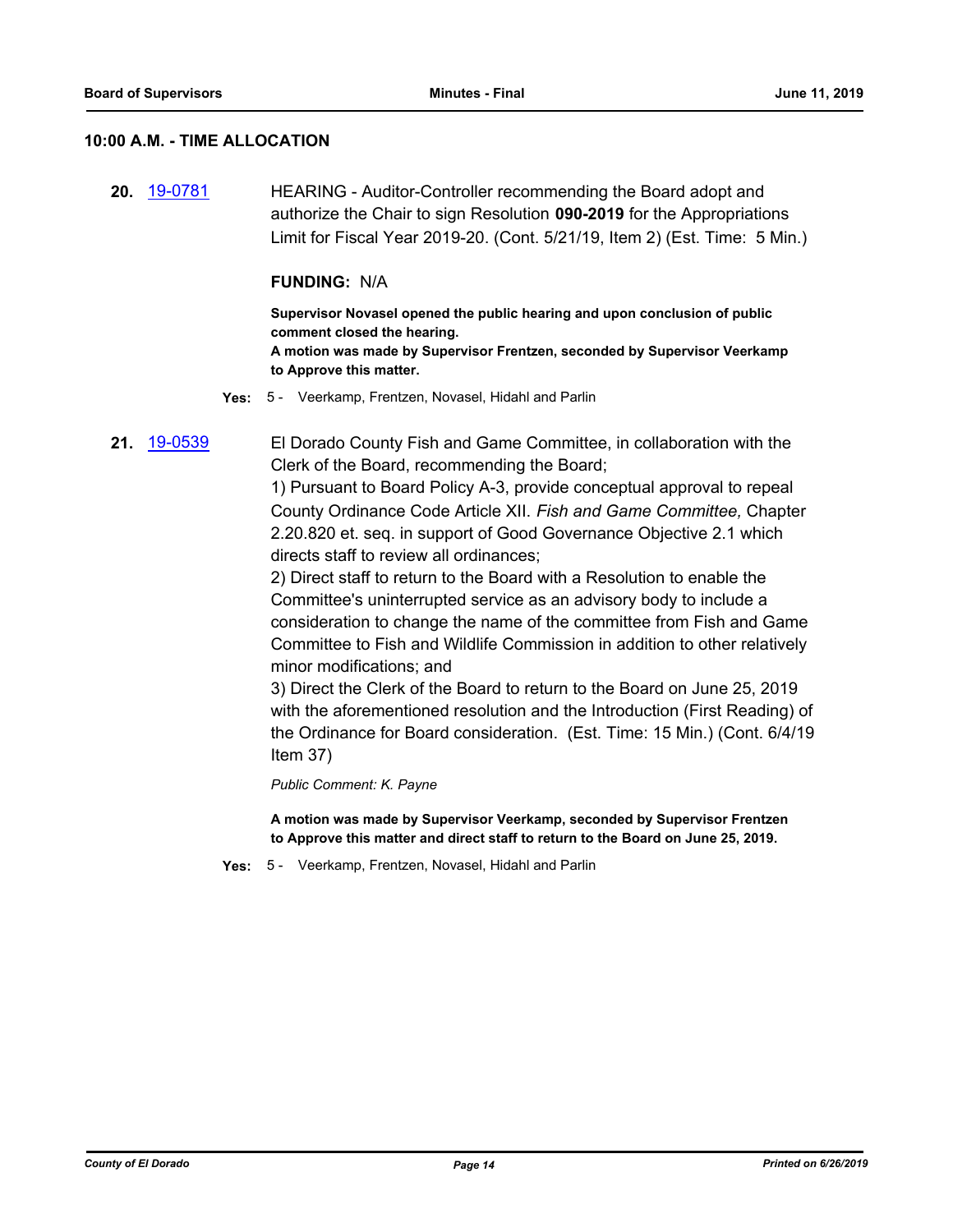#### **11:00 A.M. - TIME ALLOCATION**

**22.** [19-0756](http://eldorado.legistar.com/gateway.aspx?m=l&id=/matter.aspx?key=26078) Supervisor Veerkamp recommending the Board authorize the Chair to sign a Proclamation to celebrate and congratulate Marshall Medical Center for 60 years of award-winning service to the health of our County residents and visitors! (Est. Time: 10 Min.)

*Public Comment: W. Thomas, M. Schnider*

#### **Supervisor Veerkamp read the Proclamation. A motion was made by Supervisor Veerkamp, seconded by Supervisor Frentzen to Approve this matter.**

**Yes:** 5 - Veerkamp, Frentzen, Novasel, Hidahl and Parlin

**23.** [19-0773](http://eldorado.legistar.com/gateway.aspx?m=l&id=/matter.aspx?key=26095) HEARING - Department of Transportation recommending the Board: 1) Conduct a public hearing to consider public comment on the Annual Written Report of Benefit Assessments/Service Charges for the Zones of Benefit within County Service Area 2 for road improvement and maintenance services; and

> 2) Adopt and authorize the Chair to sign Resolution **087-2019** confirming the Annual Written Report and authorizing the benefit/service charges to be collected in the same manner as the County's ad valorem real property taxes for Fiscal Year 2019/2020, noting that the pre-existing benefit assessments/service charges have been in place and collected since prior to the effective date of Proposition 218, with no increases in the amounts and no change in the methodology for calculating said amounts. (Est. Time: 5 Min.)

**FUNDING:** County Service Area Benefit Assessments/Service Charges.

**Supervisor Novasel opened the public hearing and upon conclusion of public comment closed the hearing.**

**A motion was made by Supervisor Frentzen, seconded by Supervisor Hidahl to Approve this matter and Adopt Resolution 087-2019.**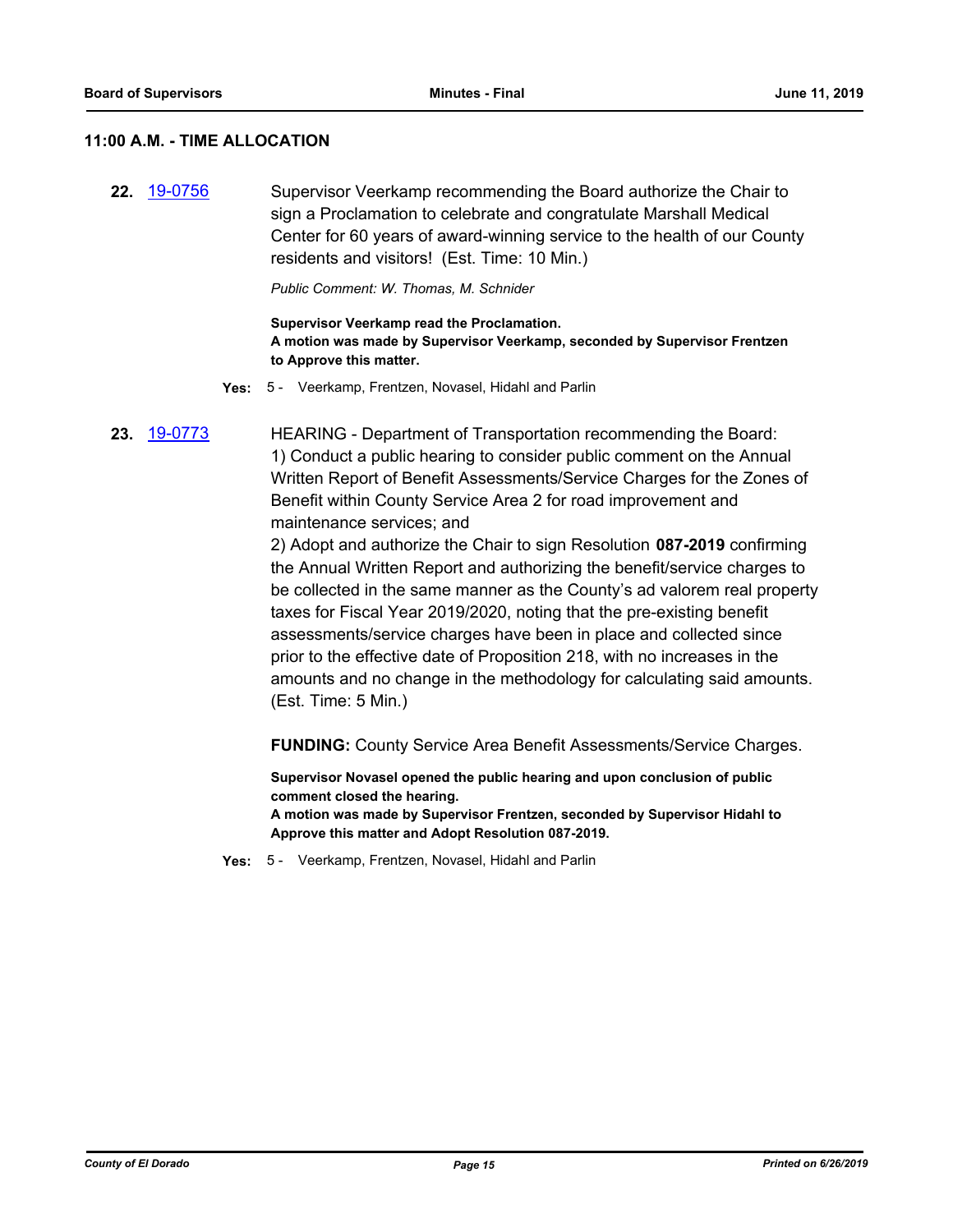**24.** [19-0774](http://eldorado.legistar.com/gateway.aspx?m=l&id=/matter.aspx?key=26096) HEARING - Department of Transportation recommending the Board 1) Conduct a public hearing to consider public comment on the Annual Written Report of Benefit Assessments/Service Charges for the Zones of Benefit within County Service Area 3 for vector control and snow removal services; and

> 2) Adopt and authorize the Chair to sign Resolution **088-2019** confirming the Annual Written Report and authorizing the benefit assessment/service charges to be collected in the same manner as the County's ad valorem real property taxes for Fiscal Year 2019-20, noting that the pre-existing benefit assessments/service charges have been in place and collected since prior to the effective date of Proposition 218, with no increases in the amounts and no change in the methodology for calculating said amounts. (Est. 5 Min.)

## **FUNDING:** County Service Area Benefit Assessments/Service Charges

**Supervisor Novasel opened the public hearing and upon conclusion of public comment closed the hearing.**

**A motion was made by Supervisor Veerkamp, seconded by Supervisor Hidahl to Approve this matter and Adopt Resolution 088-2019.**

**Yes:** 5 - Veerkamp, Frentzen, Novasel, Hidahl and Parlin

**25.** [19-0775](http://eldorado.legistar.com/gateway.aspx?m=l&id=/matter.aspx?key=26097) HEARING - Department of Transportation recommending the Board: 1) Conduct a public hearing to consider public comment on the Annual Written Report of Benefit Assessments/Service Charges for the Zones of Benefit within County Service Area 9 for providing certain services including road improvement and maintenance; drainage facility improvement and maintenance, landscape maintenance, street lighting, and/or wetland-related services; and

> 2) Adopt and authorize the Chair to sign Resolution **091-2019** confirming the Annual Written Report and authorizing the benefit assessments/service charges to be collected in the same manner as the

> County's ad valorem real property taxes for Fiscal Year 2019-20, noting that the pre-existing benefit assessments/service charges have been in place and collected since prior to the effective date of Proposition 218, with no increases in the amounts and no change in the methodology for calculating said amounts. (Est. 5 Min.)

> **FUNDING:** County Service Area Benefit Assessments/Service Charges

*Public Comment: K. Payne*

**Supervisor Novasel opened the public hearing and upon conclusion of public comment closed the hearing. A motion was made by Supervisor Hidahl, seconded by Supervisor Veerkamp to Approve this matter and Adopt Resolution 091-2019.**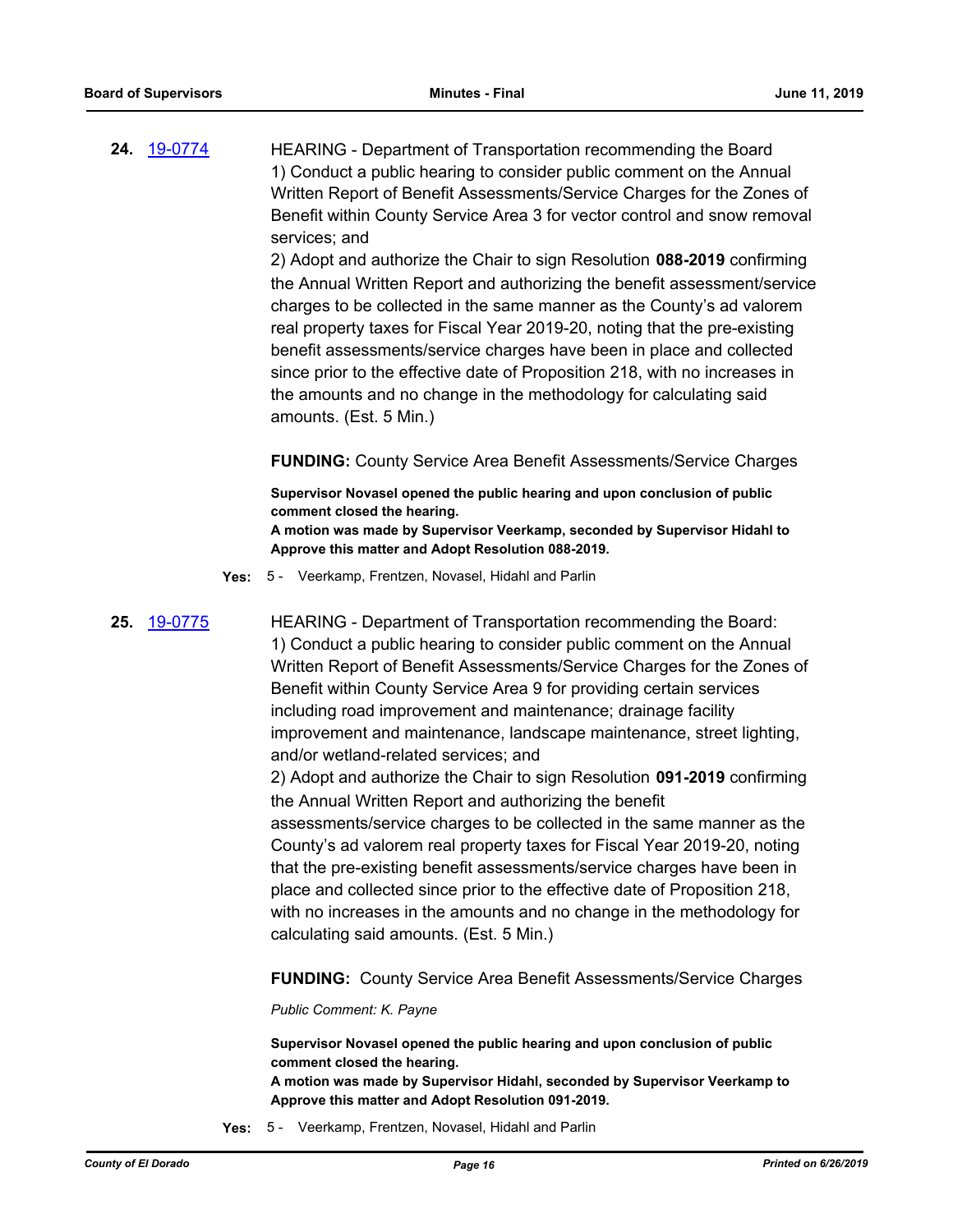**26.** [19-0776](http://eldorado.legistar.com/gateway.aspx?m=l&id=/matter.aspx?key=26098) HEARING - Department of Transportation and Environmental Management Department recommending the Board 1) Conduct a public hearing to consider public comment on the Annual Written Report of Waste Management Fees County Service Area 10; and 2) Adopt and authorize the Chair to sign Resolution **089-2019** confirming the Annual Written Report and authorizing the waste management fees to be collected in the same manner as the County's ad valorem real property taxes for Fiscal Year (FY) 2019-2020, noting that the pre-existing benefit assessments/service charges have been in place and collected since prior to the effective date of Proposition 218, with no increases in the amounts and no change in the methodology for calculating said amounts. (Est. 5 Min.)

**FUNDING:** County Service Area 10 Waste Management Fees.

**Supervisor Novasel opened the public hearing and upon conclusion of public comment closed the hearing. A motion was made by Supervisor Frentzen, seconded by Supervisor Hidahl to Approve this matter and Adopt Resolution 089-2019.**

- **Yes:** 5 Veerkamp, Frentzen, Novasel, Hidahl and Parlin
- **27. 19-0867** Department of Agriculture recommending the Board 1) Receive a presentation by the University of California Cooperative Extension (UCCE), Central Sierra of an overview of the Programs, their accomplishments, and future needs; and 2) Consider a request for a total of \$20,543 in additional funding beginning in Fiscal Year 2019-2020, due to \$15,777 in increased salary and benefit costs for UCCE staff providing services in El Dorado County and \$4,766 to cover a shortfall in the 4-H program, currently funded by the State of California. (Est. Time: 15 Min.)

**FUNDING:** General Fund

*Public Comment: K. Payne*

**A motion was made by Supervisor Hidahl, seconded by Supervisor Frentzen to Continue this matter until September 2019 for further consideration based upon upcoming budget discussions.**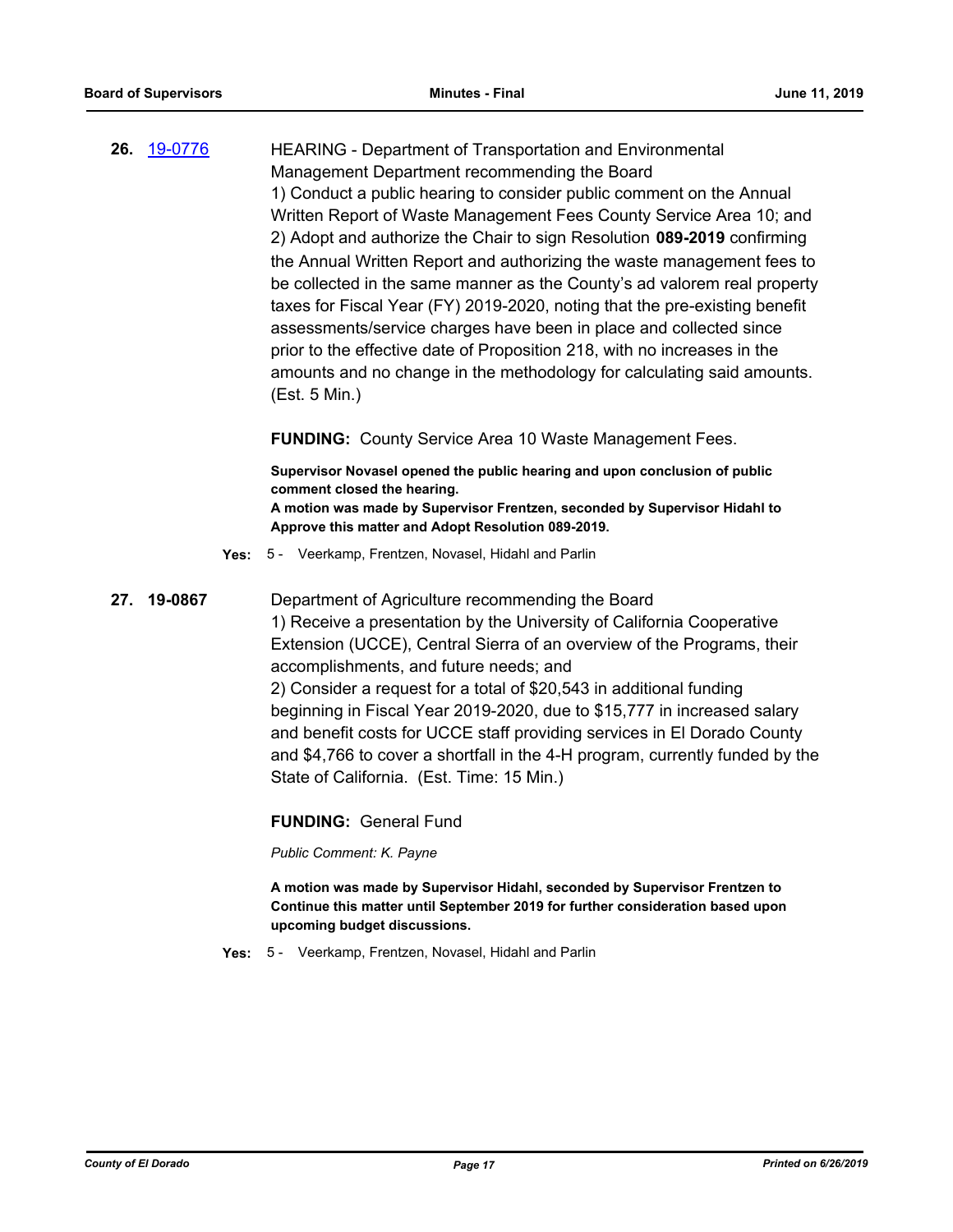# **1:30 P.M. - TIME ALLOCATION**

**28.** [19-0885](http://eldorado.legistar.com/gateway.aspx?m=l&id=/matter.aspx?key=26208) Chief Administrative Office recommending the Board approve the updates to the Countywide Strategic plan and direct all Department Heads to incorporate the goals and priorities identified in the Countywide Strategic Plan into their short, middle and long term goals. (Est. Time: 1 Hour)

#### **FUNDING:** N/A

#### *Public Comment: T. Copeland*

**A motion was made by Supervisor Frentzen, seconded by Supervisor Veerkamp to:**

**1) Approve this matter and direct all Department Heads to incorporate the goals and priorities identified in the Countywide Strategic Plan into their short, middle and long term goals; and 2) Incorporate the Countywide Strategic Plan progress, update and measurement into the budget process for all Departments.**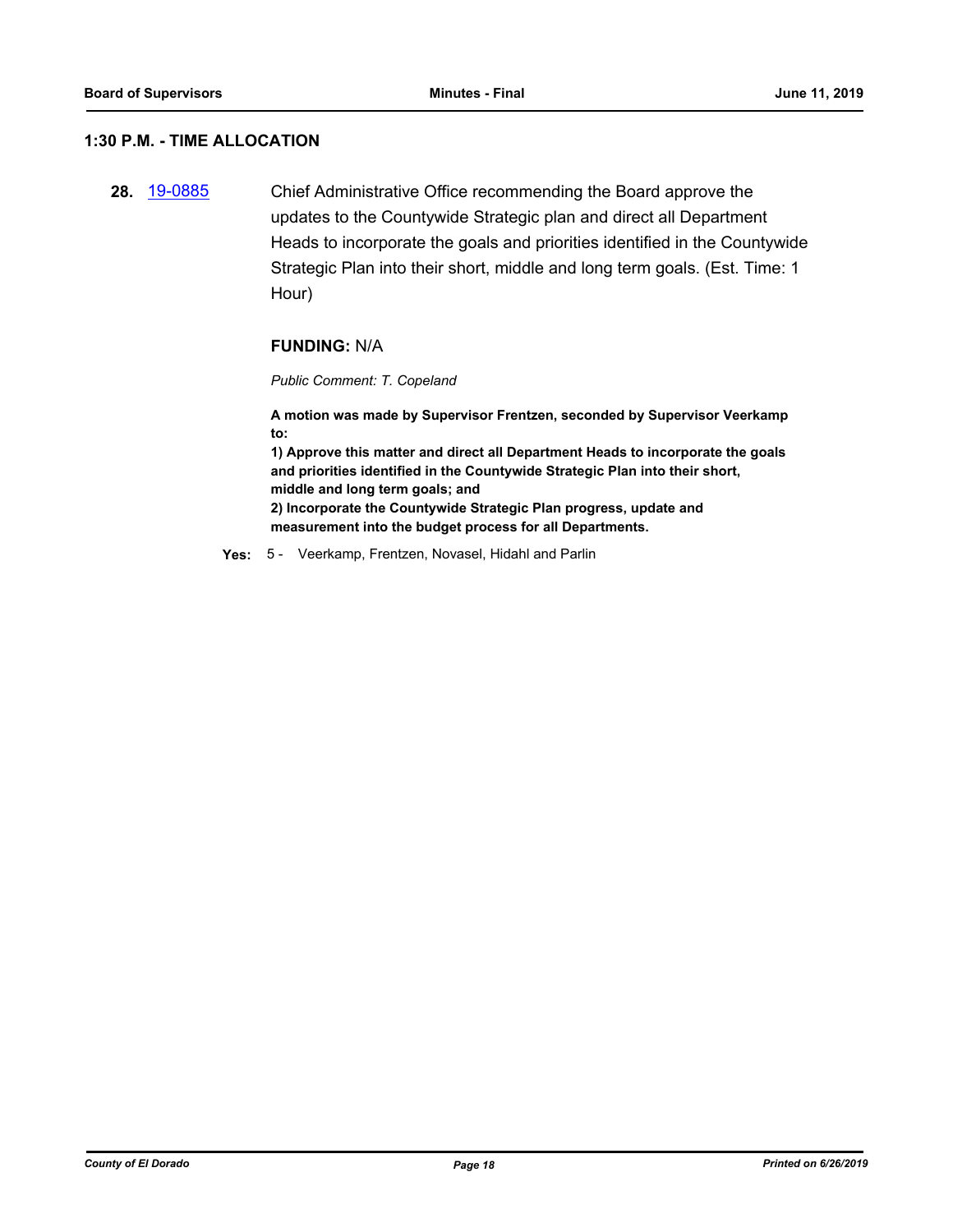#### **ITEMS TO/FROM SUPERVISORS**

**Supervisor Hidahl reported on the following: Chamber luncheon. Code Enforcement Ad Hoc meeting. Area Planning Advisory Committee meeting for El Dorado Hills. Transit/Transportation meeting. Memory Care Facility Ribbon Cutting ceremony. Long Range and Community Planning meeting. Code Enforcement meeting. Budget Ad Hoc meeting.**

**Supervisor Veerkamp reported on the following: People to People exchange. Wakamatsu event. Assemblyman Bigelow meeting. Code Enforcement Ad Hoc meeting. Transit/Transportation meeting. Sacramento Area Council of Governments meeting. State Tree Mortality meeting. Forest Task Force meeting. El Dorado County Fair. Ribbon Challenge. Bob West fundraiser.**

**Supervisor Frentzen reported on the following: Assemblyman Bigelow meeting. Broadband meeting. Code Enforcement meeting. Memory Care Facility Ribbon Cutting ceremony. Transit/Transportation meeting. Rare Plant Preserve tour. El Dorado County Fair. Grizzly Flat Community Services District meeting.**

**Supervisor Parlin reported on the following: Work Force development. Assemblyman Bigelow meeting. Rare Plant Preserve tour. Transit/Transportation meeting. Hangtown Day volunteer. Wakamatsu event. Garden Valley Fire House breakfast. Garden Valley public meeting. Tax Payers meeting. State Tree Mortality meeting. Human Rights Commission meeting.**

**Supervisor Novasel reported on the following: California Tahoe Conservancy meeting. Community event to support non-hate speach. First 5 twenty-year celebration. Tahoe Regional Planning Area meeting. Public Workshop on possible roundabout.**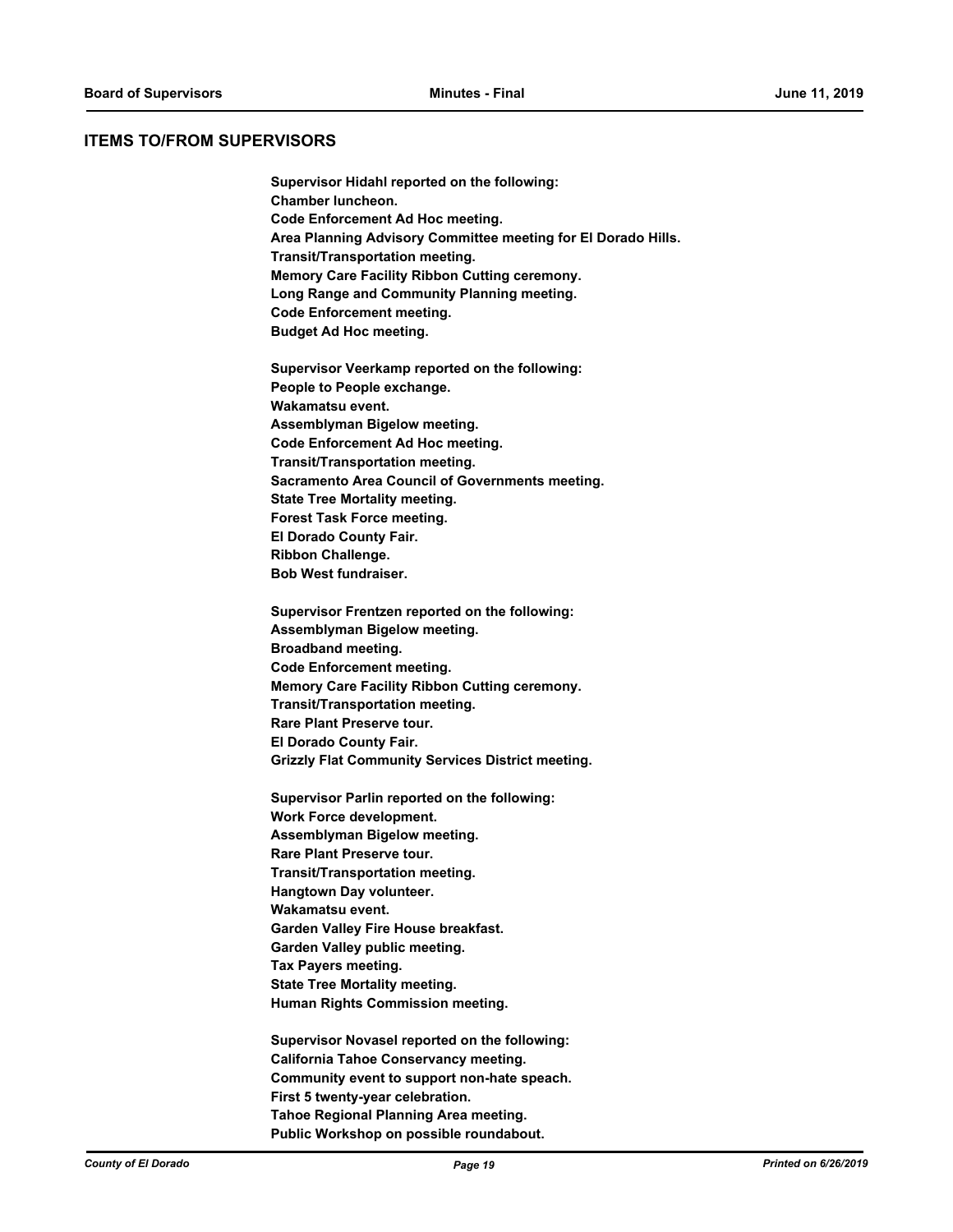# **CAO UPDATE**

**Don Ashton, Chief Administrative Officer, reported on the following: Greater Sacramento Economic Council meeting. Monday, Budget meeting. No regular meeting next week. Challenge Awards.**

**ADJOURNED AT 3:42 P.M.**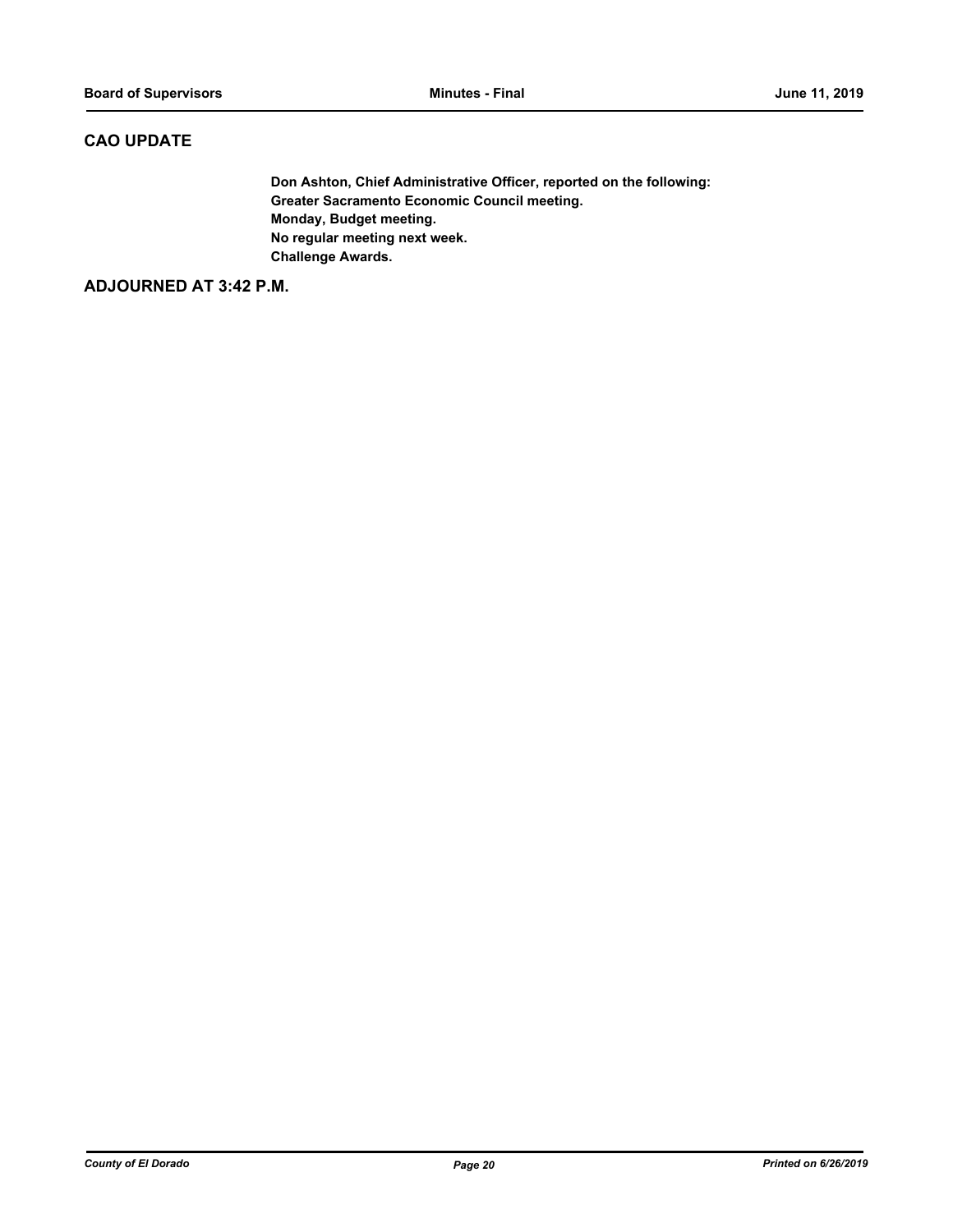# **CLOSED SESSION**

**29.** [19-0913](http://eldorado.legistar.com/gateway.aspx?m=l&id=/matter.aspx?key=26236) **Conference with Legal Counsel - Significant Exposure to Litigation** pursuant to Government Code Section 54956.9(d)(2). Title: Number of potential cases: (1). (Est. Time: 15 Minutes)

**No Action Reported. All five Supervisors participated.**

**30.** [19-0923](http://eldorado.legistar.com/gateway.aspx?m=l&id=/matter.aspx?key=26246) **Conference with Legal Counsel - Existing Litigation** pursuant to Government Code Section 54956.9(d)(1). Title: County of El Dorado and Operating Engineers Local No. 3, C.S.M.C.S. Case No. ARB-18-0229. (Est. Time: 5 Min. )

> **By a unanimous 5-0 vote, the Board authorized the County to settle the claim of County of El Dorado and Operating Engineers Local No. 3, C.S.M.C.S. Case No. ARB-18-0229 for \$800.**